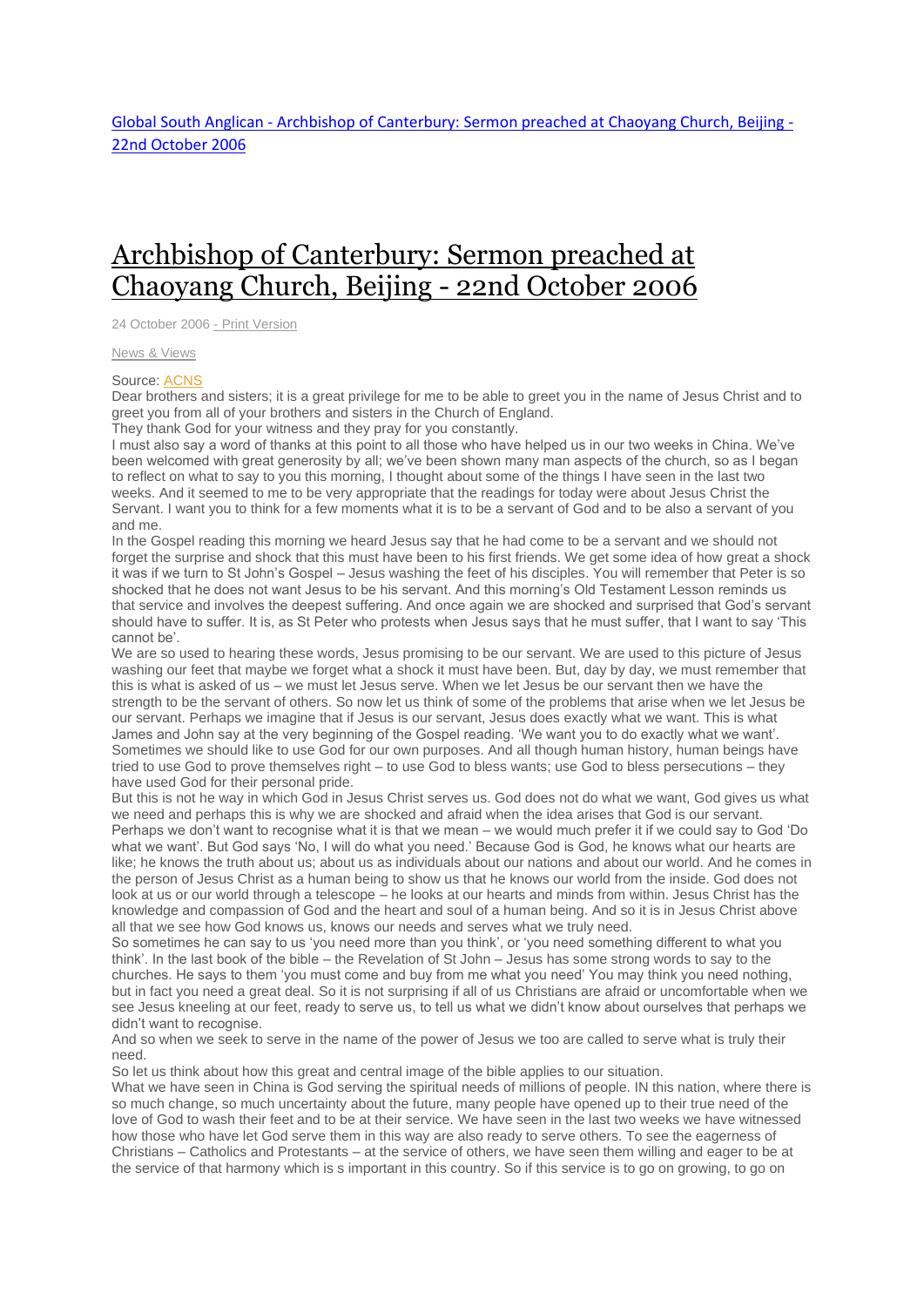being honestly given in God's name, let me suggest four things that you might mean when you for the church; and when I speak of the church here I mean many of the challenges that face the church every day. The first principle is this: I've said that Jesus is able to serve us because he knows us from inside. He doesn't see us at a distance, he doesn't take a position of advantage; he is in the midst of us . So serving church is a church which is truly identified with its people, with its context. We are able to trust Jesus because he really speaks our human language. People trust the church when they hear the church speaking the language of real people in a real situation. And the great emphasis which is laid by the church here on independence on being part pf the scene that is here, the actual situation; that is one way of thinking about identification.

The church here has worked hard to make itself understood as part of China, its culture, its history, its hopes. It is no longer true, if it ever was true, that to be a Christian is to stop being really Chinese. And so we are encouraged to see a church that is trying to find its own way forward honestly – find a language that really belongs in this place. It is no kind of imposed Christianity, whether conservative or Liberal, that will answer the questions of China. It is the Gospel itself in its glory, taking root here. So there is the first principle - service begins with identification.

Here is the second principle; if that is true, the Christians must develop an inner freedom – a freedom that allows them to see the truth about themselves and the truth about the society they live in. In prayer and reflection, inner freedom grows and when there is such inner freedom the Christian will be able to see what the real questions and the real needs are. So often in these two weeks we have seen the Christian Church here responding to the questions people are not asking – meeting the needs other people are not noticing. As the society changes so fast, some become much more prosperous; as the nature of community alters it is very important that there are people in this country with that kind of freedom; people who are able to say 'the question is no only about economic prosperity, it is about human dignity. And if growing prosperity meant hat t some, the elderly or the very young or the sick are left behind, the church needs to have the freedom to say 'No, there are the real needs.' The church must have the freedom to say, 'there is no harmony without truthfulness about these things'.

And here is the third principle – Jesus calls others into his world of service. Although he is God on earth, yet he calls human beings to join him in his work of transforming love. And so it is that the church draws others into the words of the good news, as the church lets itself be drawn into cooperation with others.

All over this country there is a new culture growing. In recent years attitudes have changed enormously, it seems, to the work of NGOs and of charitable organisations. Again and again, we have seen how a small local group can see a need and respond to it. And some of the most moving and important experiences we have had have been to see how people have responded to the needs of children, especially of orphans. We have seen wonderful work being done with children whose parents are in prison or who have been executed. Somebody has seen that there is a gap and how to fill it. In the years to come I can see enormous possibilities for the church and groups like that to come together more and more and in more and more places. The Church has the vision and the capacity to work with so many different kinds of groups – to work for a harmony that is real and inclusive of all.

And my fourth principle rests on this. In this society at the moment there is what for many Western people is a surprising level of debate about public matters. It seems that there is a recognition by many people that harmony does not mean the absence of tension or difference, and I'm told that there is a Chinese proverb to that effect. Harmony is difference working together and in a healthy and flourishing society there will be what I shall call 'responsible disagreement' – people who are thoughtfully exploring different solutions to problems and choices that are around. Over the last two weeks, I have read in the China Daily and had conversations with many people in national and local government. Reports and conversations which have discussed some of these areas where there is responsible disagreement. What are the best solutions to the environmental crisis? How do we respond to a society that is growing older, with a greater percentage of older people? Even more difficult and delicate matters have arisen. We have seen and we have heard discussions about the limits of censorship. And we have had some very searching discussions about the application of the death penalty. All of these are matters which can be discussed and thought about by responsible people. And there is great opportunity for Christian leaders and Christian intellectuals to play their part in these responsible discussions. It has been a great encouragement to see that such debates are beginning to develop. Here is surely a recognition that harmony does not mean everybody saying the same. Harmony means moving together with all our differences towards a common goal of justice. I say again; in this process at this extraordinary important moment in China, the church has a crucial role. Here is the possibility of real, vital service for the sake of truth and harmony. The church has the vision and the capacity and the energy to move into this new phase of the country's life.

I shall go back to Britain thanking and blessing God for the fact that so many doors are opening; that there is an growing spirit of openness in society. As this grows and develops, it will of course bring with it difficulties and risks – service in the name of God always brings risks. To be a disciple of Jesus Christ is never to be safe - it is to be loved, it is to be endowed with the power of the Holy Spirit; it is to be given dignity – that is much more important than just being safe.

God's will is for the life in abundance, the welfare and the harmony of all that he has made; God's will, his wisdom and justice. It is his power and nothing less that has brought us together here; it is his power - the power of his wisdom and justice which is making the church grow in this land.

God is determined to be the servant of this nation – to meet its true needs and to make his justice flourish. I pray that his church here may walk with him towards that justice and that peace. This will be my prayer and this will be the prayer of all of us who have been your guests in China. And I ask for your prayers for all of us as we go back to a country where we face the same problems about identification and freedom and cooperation and peace.